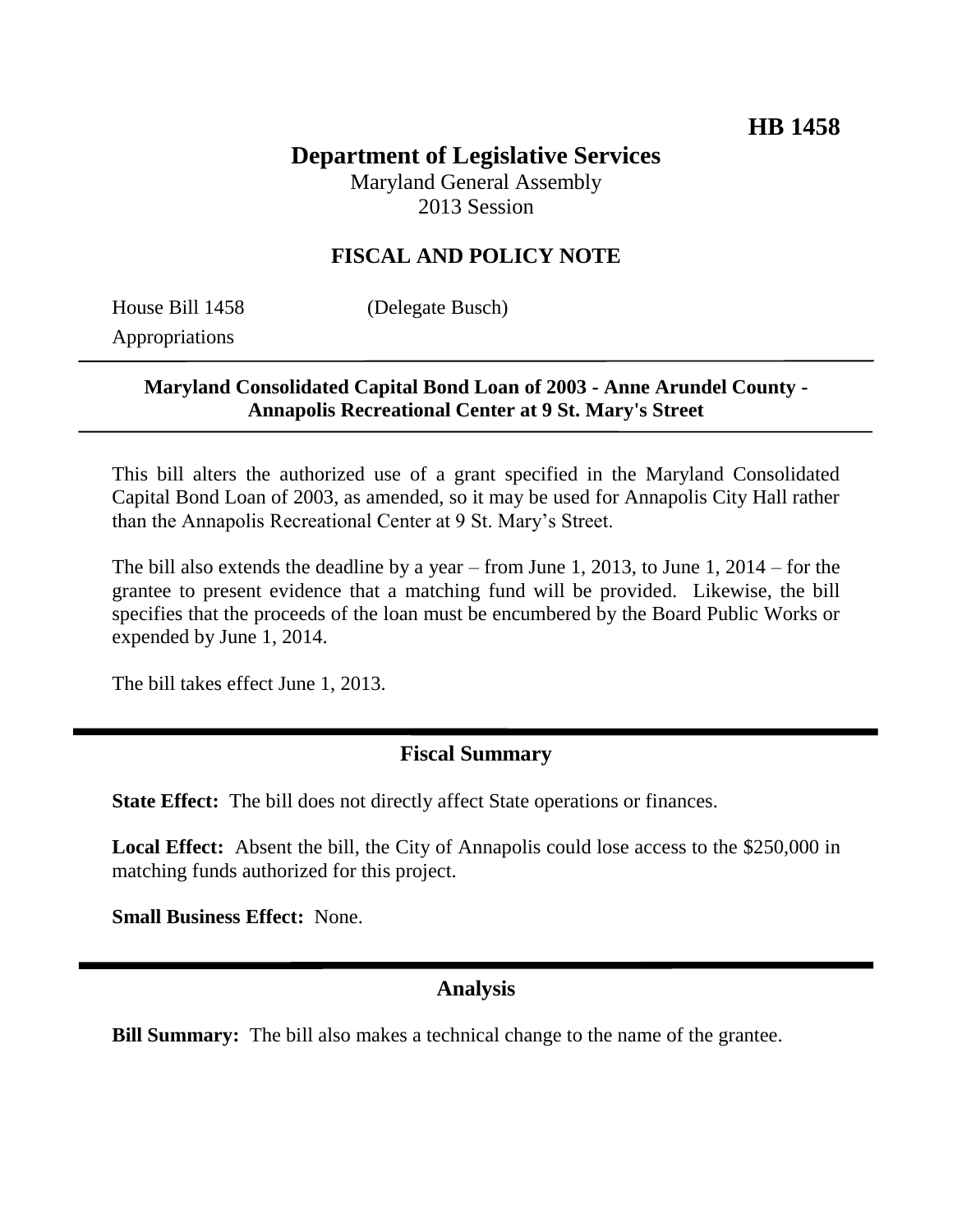**Current Law/Background:** Chapter 204 of 2003 (HB 140), as amended by Chapter 432 of 2004 (SB 191) and Chapter 396 of 2011 (HB 71), authorized up to \$250,000 in matching funds as a grant to the Mayor and City Council of Annapolis for the planning, design, repair, renovation, reconstruction, and capital equipping of the Recreational Center at 9 St. Mary's Street, located in Annapolis. Matching funds may consist of real property, in-kind contributions, or funds expended prior to the June 1, 2004 effective date of Section 13 of Chapter 204. The grantee has until June 1, 2013, to present evidence that a matching fund will be provided. The proceeds of the loan must be expended or encumbered by the Board of Public Works by June 1, 2013.

The original grant funding was preauthorized as part of the \$17.7 million Legislative Community Initiatives Loan of 2004 (Section 13 of Chapter 204), and it had no specific grantee attached to the authorization. Chapter 432 designated that \$250,000 of that authorization was for the Mayor and City Council of Annapolis for the planning, design, repair, renovation, reconstruction, and capital equipping of the Eastport Fire Station and Paramedic Unit. Chapter 396 repurposed that authorization for the Recreational Center at 9 St. Mary's Street. The bill repurposes the grant again. Information on why the grant is being repurposed has not been provided by the City of Annapolis.

Chapter 153 of 2003 (HB 444) established a seven-year limitation on the authority to spend an appropriation for a capital expenditure and a seven-year limitation on the authorization for State debt. The Act applies to all debt authorized on or after June 1, 1997.

Under the Internal Revenue Code, an entity that sells tax-exempt bonds must spend down the proceeds within 18 to 24 months, depending on the project. The law prohibits entities that sell tax-exempt bonds from earning arbitrage, by which an entity earns a higher rate of interest from the investment of bond proceeds than the interest paid on the bonds. The accumulation of unexpended bond proceeds for projects more than seven years old has resulted in the State earning arbitrage interest on the bond proceeds, creating a federal tax rebate liability.

# **Additional Information**

**Prior Introductions:** None.

**Cross File:** SB 999 (Senator Astle) - Budget and Taxation.

**Information Source(s):** Department of General Services, Department of Legislative **Services** 

HB 1458/ Page 2